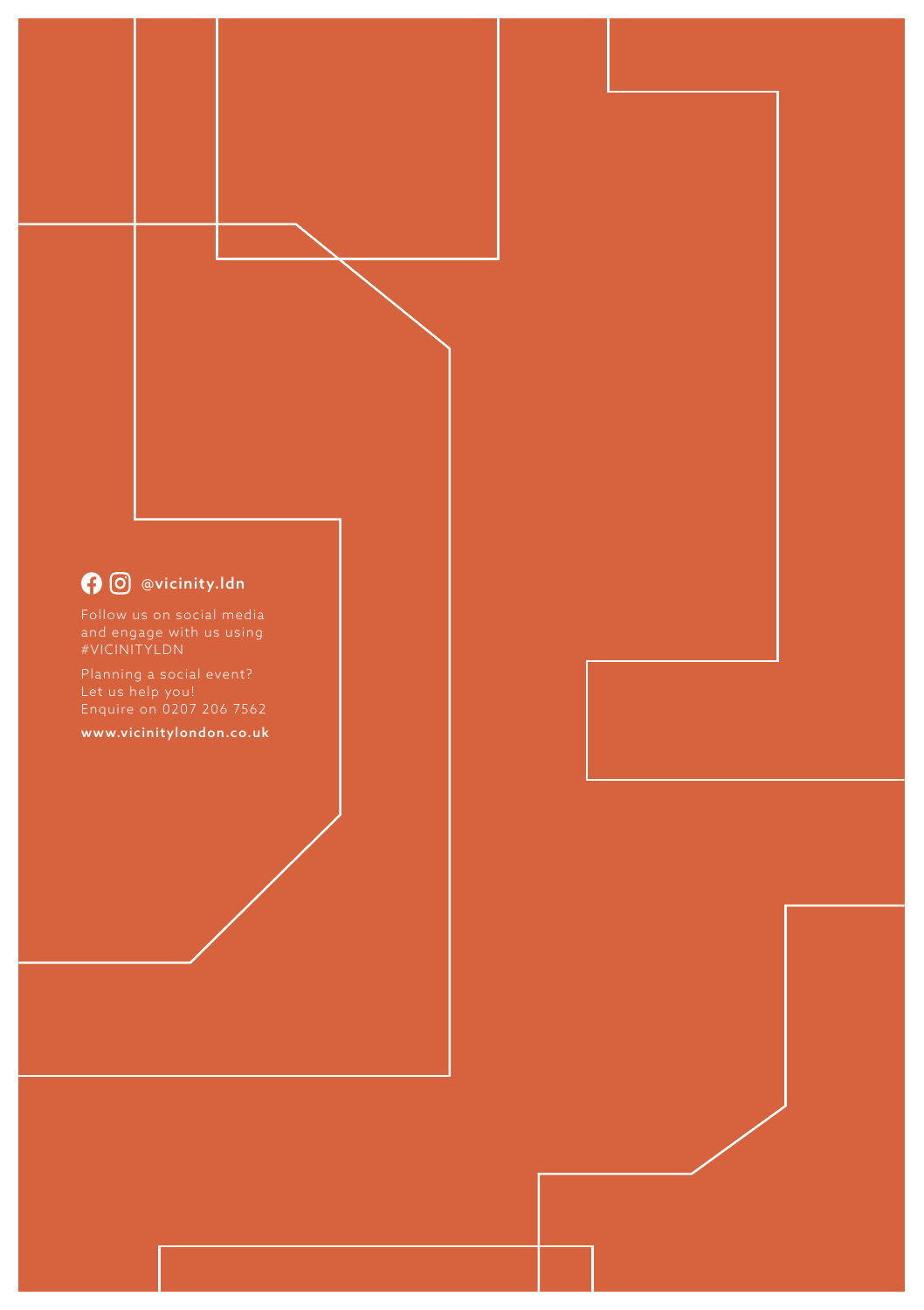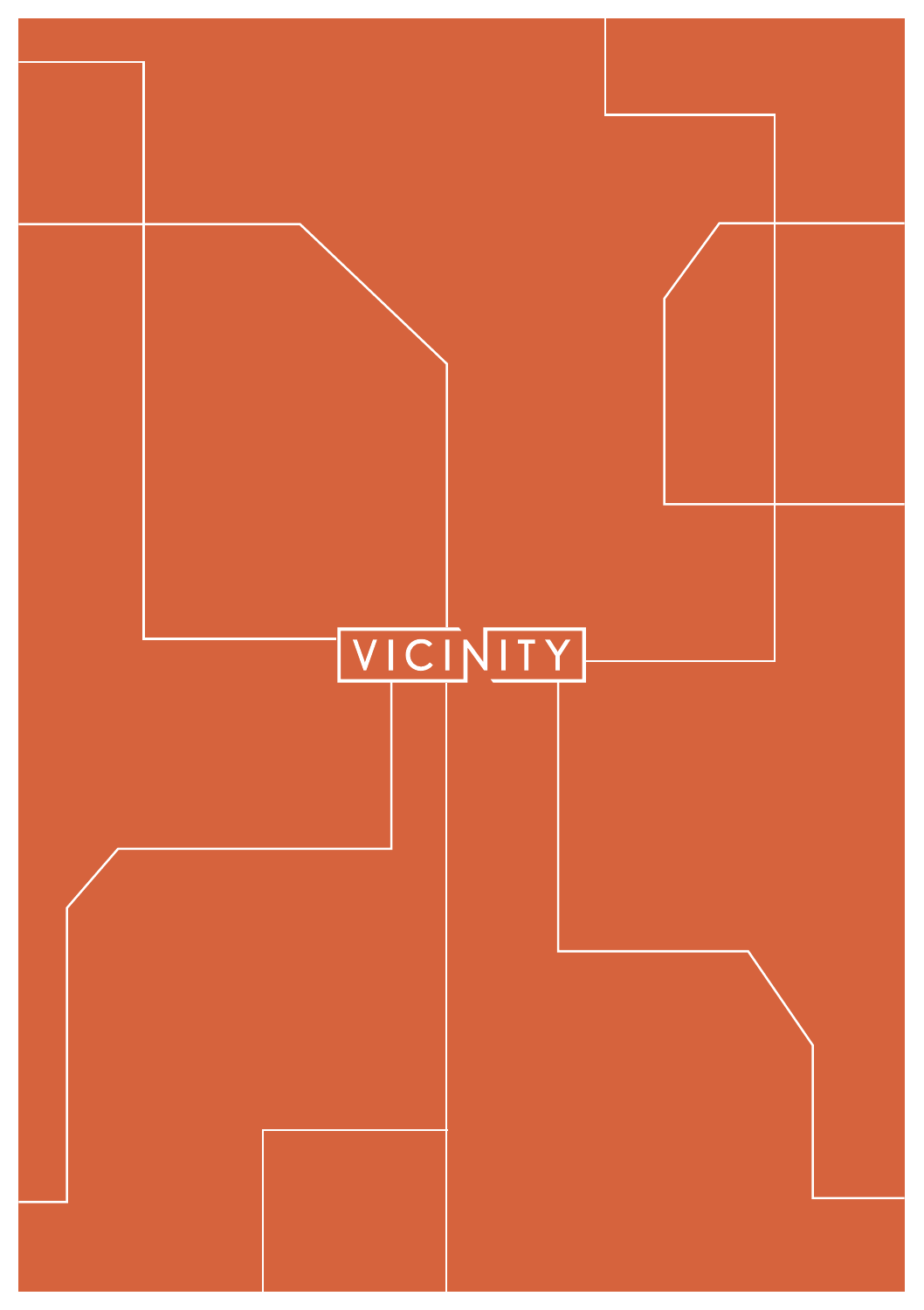# **COCKTAILS** Tower side tipples

### **BELLINI 10.5**

Peach purée and sparkling wine. Classic, passion fruit or raspberry.

**ESPRESSO MARTINI 11** Vodka, Kahlúa, coffee, simple syrup.

### **PORN STAR MARTINI** Vodka, passion fruit liquor,

passion fruit purée, simple syrup, shot of sparkling wine.

**NEGRONI** 10.5 Gin, Antica formula, Campari.

## **COSMOPOLITAN**

Vodka, Cointreau, lemon, cranberry juice.

## **PINA COLADA 11**

11 Rum, pineapple juice and colada mix.

## **MOJITO 11**

12 Rum, lime, simple syrup and mint topped with soda water. Classic, passion fruit or raspberry.

### **TOM COLLINS 11**

Gin, lemon, simple syrup, soda water. Classic, passion fruit or raspberry.

## WHISKY SOUR 11

Bourbon, lemon and sugar syrup.

### **MARGARITA 11**

**VIRGIN MOJITO 8** Mint, lime juice, sugar syrup, soda water.

**VIRGIN PASSION FRUIT MARTINI 8**

Fresh passion fruit, passion fruit syrup, lime juice, vanilla, cloudy apple juice.

Tequila, Cointreau and lime juice. Classic, passion fruit or raspberry.

# **MOCKTAILS**

**CITRUS PUNCH 8** Fresh lemon and lime, lemonade.

**VIRGIN DAIQUIRI 8** Strawberry purée, lime juice, sugar syrup, cloudy apple juice.

# **SPIRITS** A view over ice

| <b>GIN</b>                          | 50 <sub>ml</sub> | <b>WHISKY</b>                     | 50 <sub>ml</sub> | Ш           |
|-------------------------------------|------------------|-----------------------------------|------------------|-------------|
| <b>HENDRICK'S</b>                   | 10.5             | <b>JOHNNIE WALKER RED</b>         | 9                | в           |
| <b>MONKEY 47</b>                    | 11               | <b>JOHNNIE WALKER BLACK</b>       | 11               | к           |
| <b>ROKU</b>                         | 10               | <b>GLENFIDDICH</b>                | 12               | c           |
| <b>BEEFEATER PINK</b>               | 9                | <b>JAMESON WHISKEY</b>            | 10               | D           |
| <b>BEEFEATER ORANGE</b>             | 9                | <b>COGNAC</b>                     |                  | A           |
| <b>WARNER'S RHUBARB</b>             | 9                | <b>COURVOISER® V.S.</b>           | 11               | S.          |
| <b>BOMBAY SAPPHIRE</b>              | 9.5              | COURVOISIER <sup>®</sup> V.S.O.P. | 13               | в           |
| <b>RUM</b>                          |                  | <b>VODKA</b>                      |                  | IJ          |
| <b>APPLETON SIGNATURE BLEND 9.5</b> |                  | <b>BELVEDERE</b>                  | 9.5              | в           |
| <b>CAPTAIN MORGAN DARK</b>          | 9                | <b>FINLANDIA GRAPEFRUIT</b>       | 9                | $\mathbf T$ |
| <b>CAPTAIN MORGAN SPICED</b>        | 9                | <b>GREY GOOSE</b>                 | 10.5             | Е           |
| <b>RON ZACAPA 23</b>                | 11               | <b>STOLICHNNAYA VANILLA</b>       | 9                | P.          |

| ٦İ             | <b>LIQUEURS</b>               | 50ml |
|----------------|-------------------------------|------|
| 9              | <b>BAILEYS IRISH CREAM</b>    | 9    |
| 1              | KAHLÚA                        | 9    |
| $\overline{2}$ | <b>COINTREAU</b>              | 9    |
| $\overline{0}$ | <b>DRAMBUIE</b>               | 9    |
|                | <b>AMARETTO</b>               | 9    |
| 1              | <b>SAMBUCA</b>                | 9    |
| 3              | <b>BOURBON</b>                |      |
|                | <b>JACK DANIEL'S OLD NO.7</b> | 9    |
| 5              | <b>BUFFALO TRACE</b>          | 11   |
| 9              | <b>TEOUILA</b>                |      |
| 5              | <b>EL JIMADOR BLANCO</b>      | 8.5  |
| 9              | <b>PATRÓN SILVER</b>          | 11   |

# **BEER & CIDERS**

| <b>DRAUGHT</b>             | $1/2$ Pint | Pint | <b>BOTTLES</b>                   |     |
|----------------------------|------------|------|----------------------------------|-----|
| <b>BECK'S</b>              | 3          | 6    | <b>STELLA ARTOIS</b>             | 5.5 |
| <b>CAMDEN HELLS</b>        | 3.25       | 6.5  | <b>STELLA ARTOIS GLUTEN FREE</b> | 5.5 |
| <b>CORONA</b>              | 3.5        | 7    | <b>BUDWEISER</b>                 | 5.5 |
| <b>GOOSE ISLAND MIDWAY</b> | 3.25       | 6.5  | <b>BECK'S 0%</b>                 |     |
| <b>GUINNESS</b>            | 3.5        |      |                                  |     |
| <b>MAGNERS</b>             | 3.25       | 6.5  |                                  |     |
| <b>MAGNERS DARK</b>        | 3.5        |      |                                  |     |